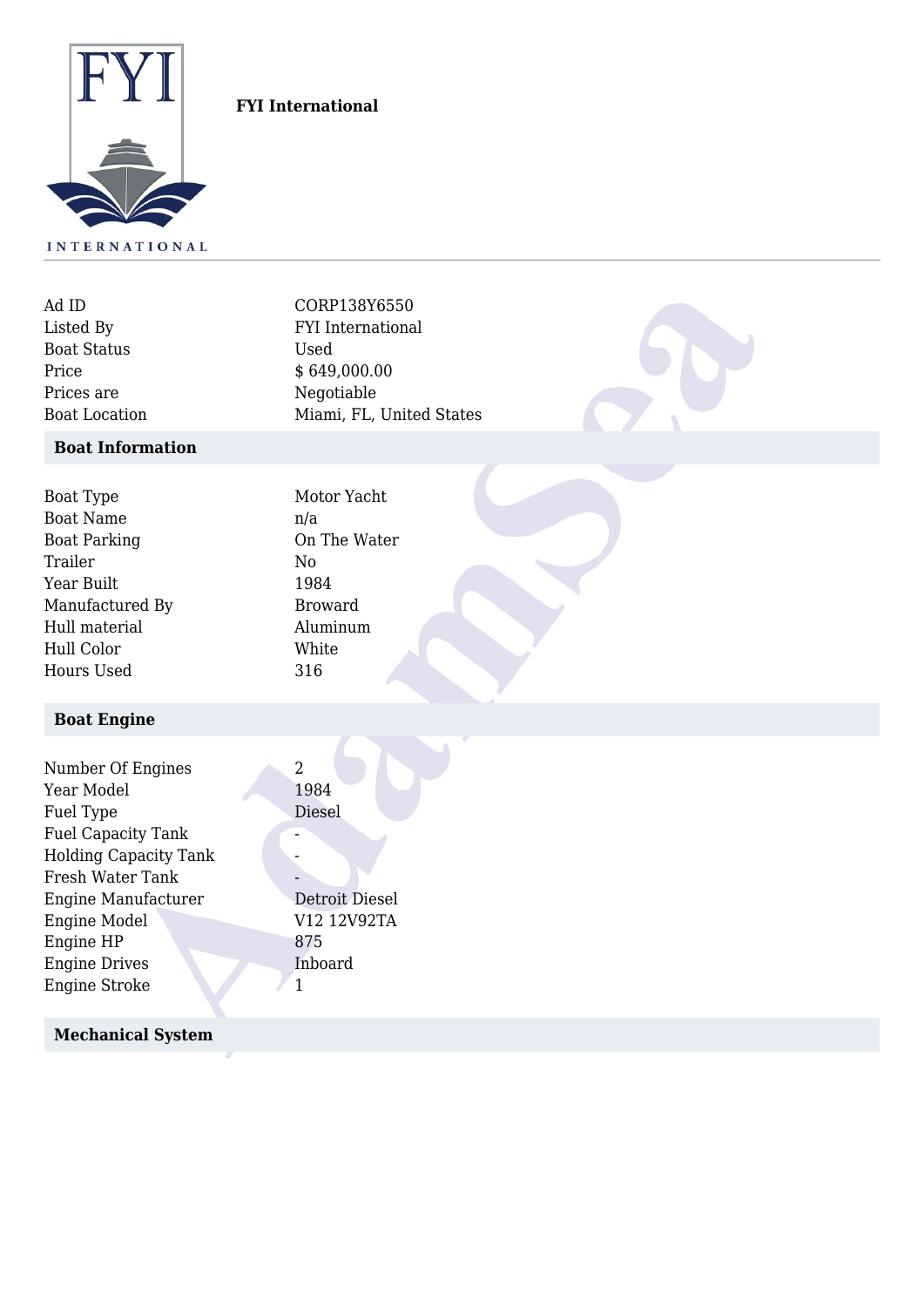| Water Maker            |  |
|------------------------|--|
| <b>Bow Thruster</b>    |  |
| <b>Steering System</b> |  |
| Stabilizer System      |  |
| Oil/Water Separator    |  |
| Fire/Bilge Pump        |  |

# **Electrical System**

| Output                     |  |
|----------------------------|--|
| Generators                 |  |
| <b>Emergency Generator</b> |  |
| No. Of Batteries           |  |
| <b>Type Of Batteries</b>   |  |

### **Dimensions**

| Decks No.               | 3       |  |
|-------------------------|---------|--|
| Height                  | - ft    |  |
| Length                  | 98 ft   |  |
| Width                   | - ft    |  |
| Weight                  | - kg    |  |
| Beam                    | 20ft ft |  |
| Draft                   | 6ft ft  |  |
| Displacement            |         |  |
| Main Saloon             |         |  |
| Main Saloon Convertible |         |  |
| Number Of Heads         |         |  |
| No. of Crew Cabins      |         |  |
| No. of Crew Berths      |         |  |
| No. of Crew Heads       |         |  |
|                         |         |  |

562

## **Amenities**

-

-

 **Accessories**

 **Navigation Equipment**